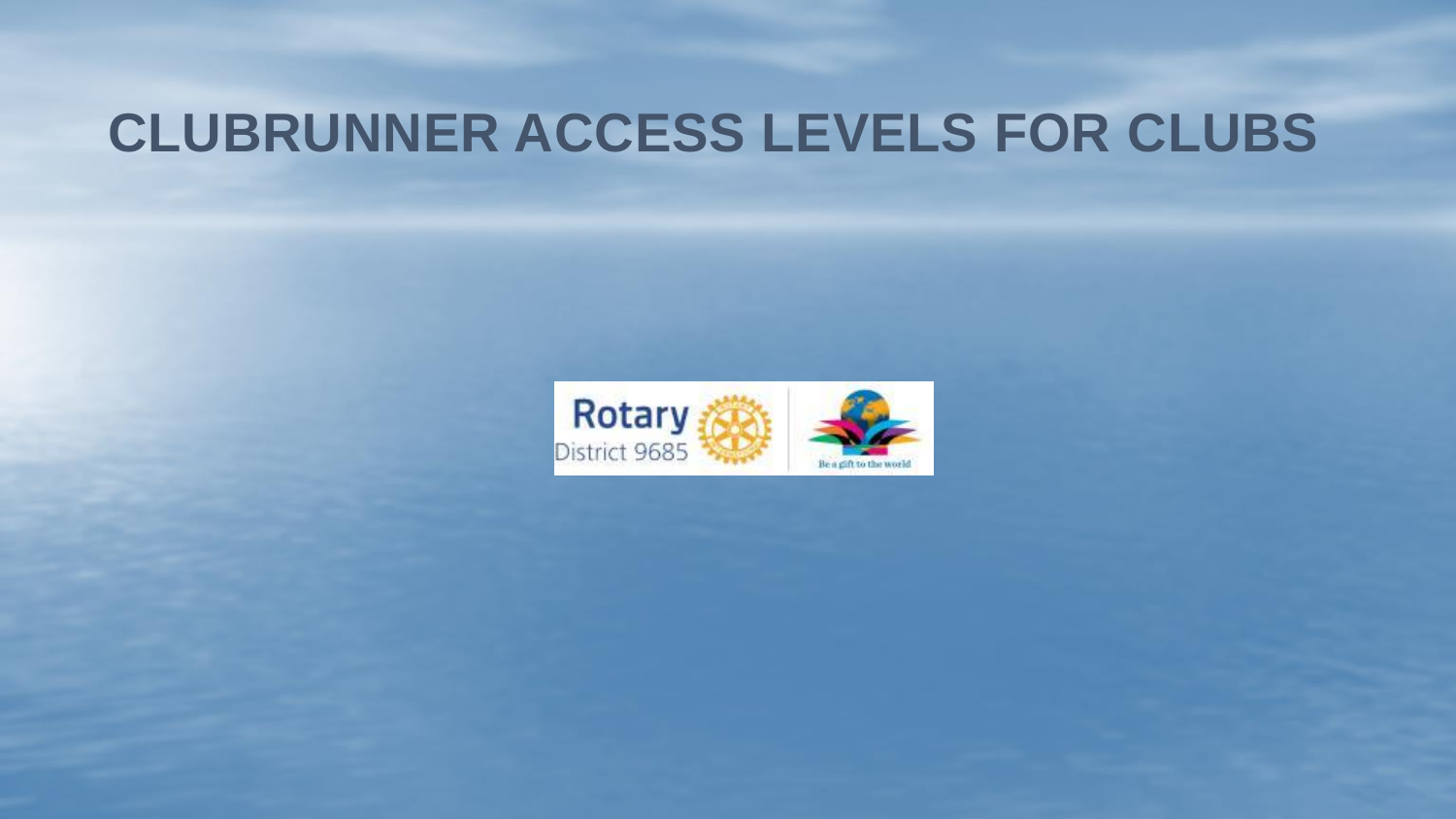# **ACCESS LEVELS**

### Everyone (70) Editor (60)

All members have access to the Member Area of ClubRunner and can access:

- All areas within My ClubRunner (on the Admin menu page)
- Add site pages, photo albums, and documents

Editors have access to:

- Website Manager
- Club eBulletin

Excludes Website Designer, Membership Manager

*Suggested Members*

Speaker Manager & other Club Executives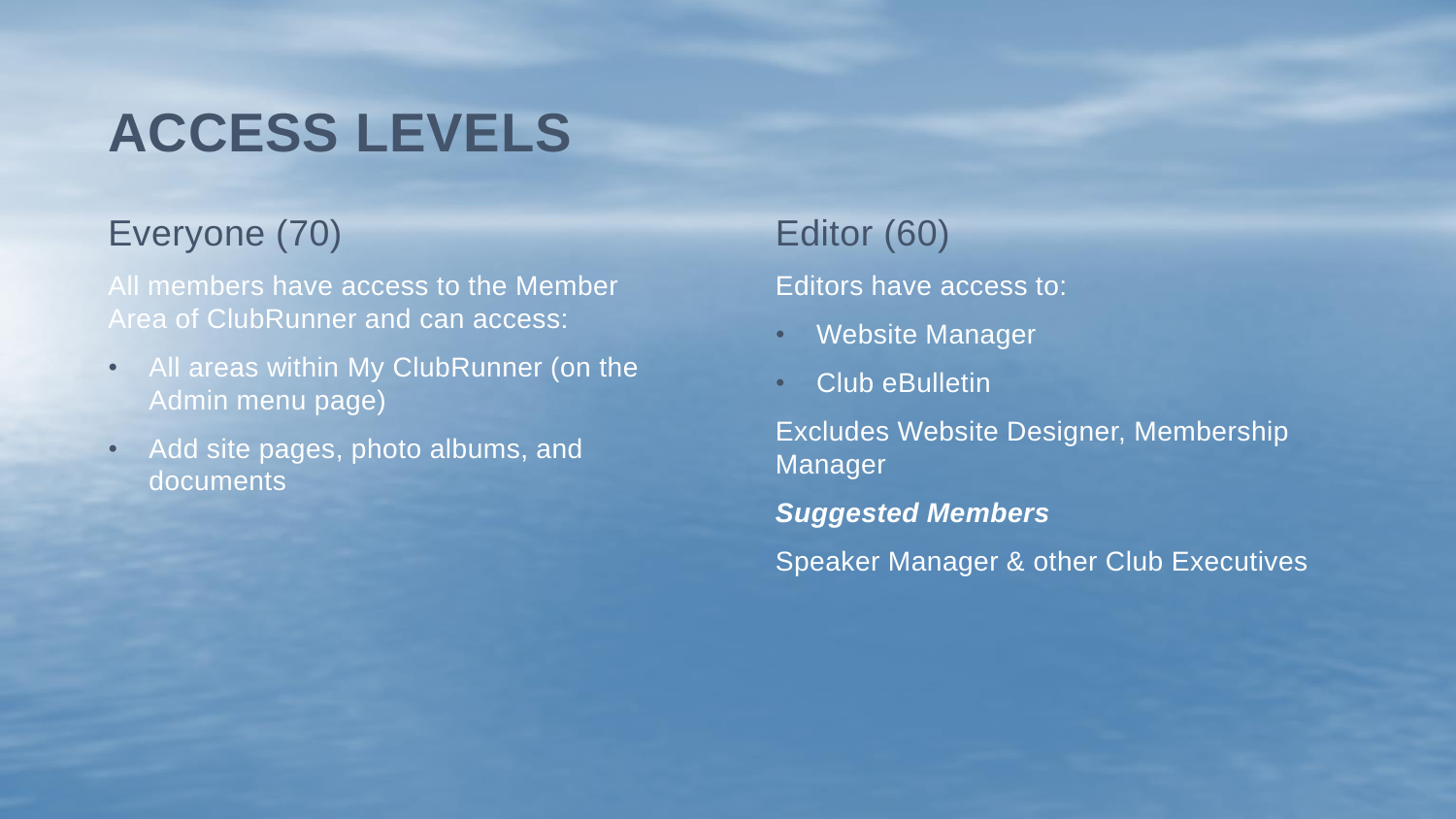## **ACCESS LEVELS**

Club Executive access level provides access to

- Membership Manager (incl. access levels)
- Meeting Services
- Create Custom Distribution lists
- Download member data
- Edit Club Information

Excludes Website Designer & Administrator **Functions** 

### *Suggested Members*

Bulletin Editors, Club Administrations, Club **Treasurer** 

## Executive (50) President (40)

### Most other areas, plus

• Emails to other clubs' Presidents & PEs

Excludes Website Designer & Administrator Functions other than Club Information

### *Members*

President & Secretary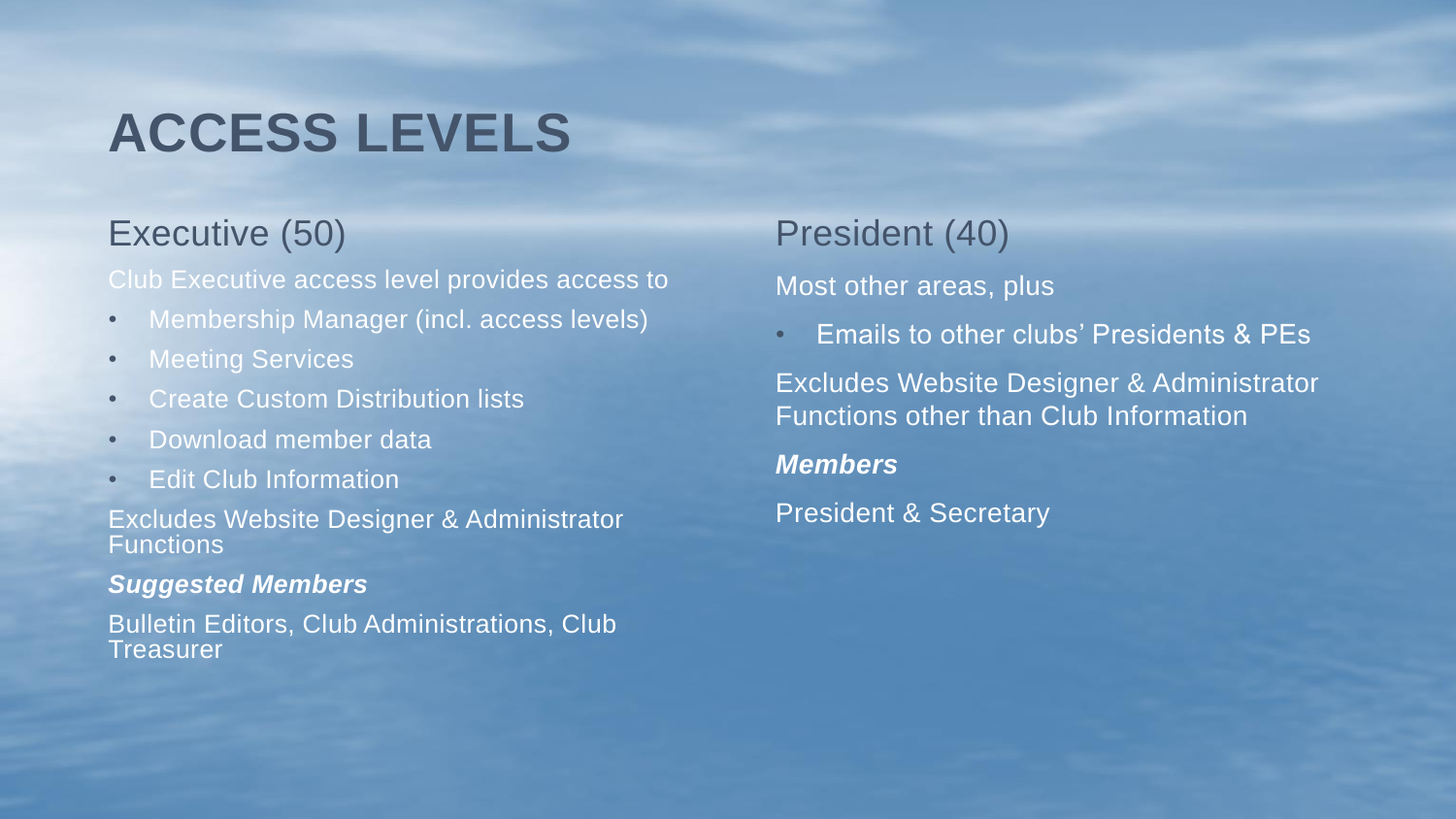## **MY CLUBRUNNER - EVERYONE**

| <b>1</b> My ClubRunner             |
|------------------------------------|
| <b>Edit My Profile</b>             |
| <b>Change My Password</b>          |
| <b>Upload My Photo</b>             |
| My Commitments                     |
| My New Member Activities NEW!      |
| <b>My Friends</b>                  |
| <b>View Club Directory</b>         |
| <b>View Club Photo Directory</b>   |
| eDirectory Reports 2.0             |
| View Printable Mailing Labels NEW! |
| <b>Email Message Centre NEW!</b>   |
| <b>View Club Documents</b>         |
| <b>My Attendance</b>               |
| My Committees                      |
| My Billing Account Balance         |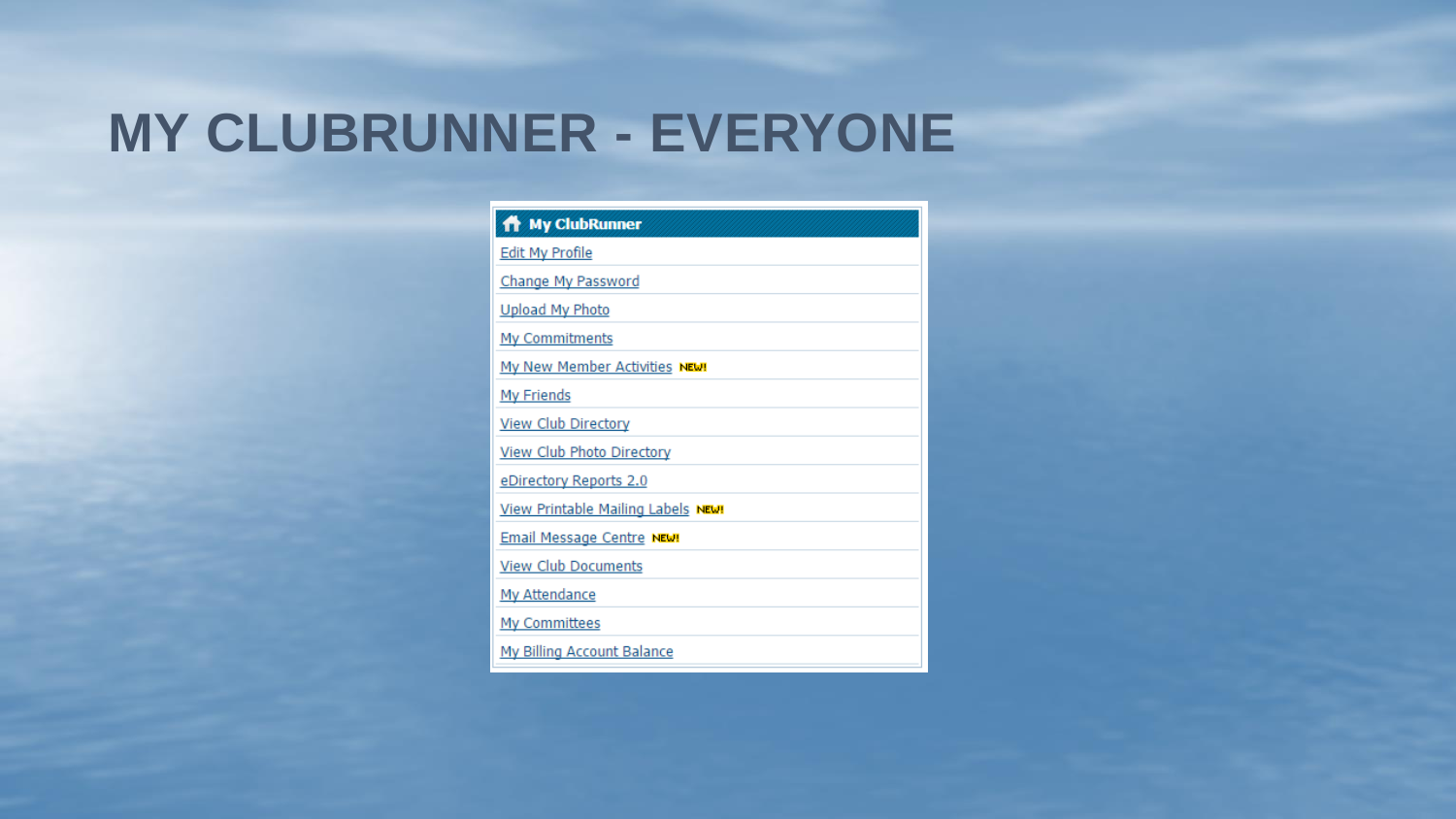## **MEMBERSHIP MANAGER**

## Everyone (70) Editor (60)

| <b>Membership Manager</b>                      |  |
|------------------------------------------------|--|
| Club Dashboard                                 |  |
| <b>Active Member List</b>                      |  |
| <b>Other Users List</b>                        |  |
| <b>Inactive Members List</b>                   |  |
| Friends of the Club                            |  |
| <b>Bulletin Subscribers</b>                    |  |
| New Member Program                             |  |
| Dues & Billing                                 |  |
| Switch on Data Integration with RI (Automatic) |  |
| Report Data Changes to RI (Manual Emails)      |  |
| <b>Request Member Updates</b>                  |  |
| <b>Edit Executives and Directors</b>           |  |
| <b>Committee Management</b>                    |  |
| Birthday & Anniversary Report                  |  |
| <b>Gender Distribution (Summary)</b>           |  |
| Download Member Data NEW!                      |  |
| <b>Member Designations</b>                     |  |

| <b>Membership Manager</b>                      |
|------------------------------------------------|
| Club Dashboard                                 |
| <b>Active Member List</b>                      |
| Other Users List                               |
| <b>Inactive Members List</b>                   |
| Friends of the Club                            |
| <b>Bulletin Subscribers</b>                    |
| New Member Program                             |
| Dues & Billing                                 |
| Switch on Data Integration with RI (Automatic) |
| Report Data Changes to RI (Manual Emails)      |
| <b>Request Member Updates</b>                  |
| <b>Edit Executives and Directors</b>           |
| <b>Committee Management</b>                    |
| Birthday & Anniversary Report                  |
| <b>Gender Distribution (Summary)</b>           |
| Download Member Data NEW                       |
| <b>Member Designations</b>                     |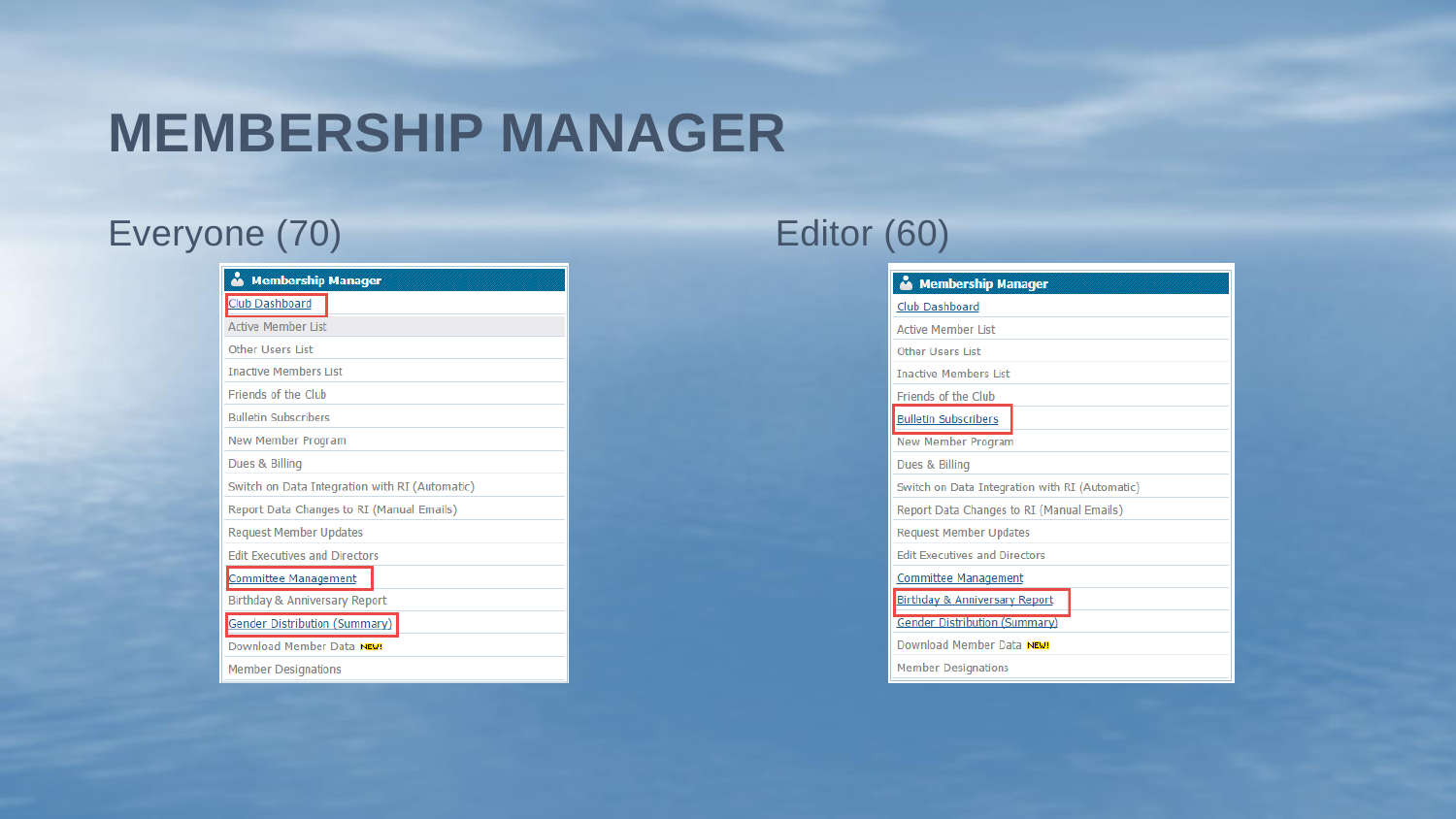## **MEMBERSHIP MANAGER**

| <b>Membership Manager</b>                      |  |
|------------------------------------------------|--|
| Club Dashboard                                 |  |
| <b>Active Member List</b>                      |  |
| <b>Other Users List</b>                        |  |
| <b>Inactive Members List</b>                   |  |
| Friends of the Club                            |  |
| <b>Bulletin Subscribers</b>                    |  |
| New Member Program                             |  |
| Dues & Billing                                 |  |
| Switch on Data Integration with RI (Automatic) |  |
| Report Data Changes to RI (Manual Emails)      |  |
| <b>Request Member Updates</b>                  |  |
| <b>Edit Executives and Directors</b>           |  |
| <b>Committee Management</b>                    |  |
| Birthday & Anniversary Report                  |  |
| <b>Gender Distribution (Summary)</b>           |  |
| Download Member Data NEW!                      |  |
| <b>Member Designations</b>                     |  |

### Editor (60) **Executive (50)**

| <b>Membership Manager</b>                      |  |
|------------------------------------------------|--|
| Club Dashboard                                 |  |
| Active Member List                             |  |
| Other Users List                               |  |
| <b>Inactive Members List</b>                   |  |
| Friends of the Club                            |  |
| <b>Bulletin Subscribers</b>                    |  |
| <b>New Member Program</b>                      |  |
| Dues & Billing                                 |  |
| Switch on Data Integration with RI (Automatic) |  |
| Report Data Changes to RI (Manual Emails)      |  |
| <b>Request Member Updates</b>                  |  |
| <b>Edit Executives and Directors</b>           |  |
| <b>Committee Management</b>                    |  |
| Birthday & Anniversary Report                  |  |
| Gender Distribution (Summary)                  |  |
| Download Member Data NEW!                      |  |
| <b>Member Designations</b>                     |  |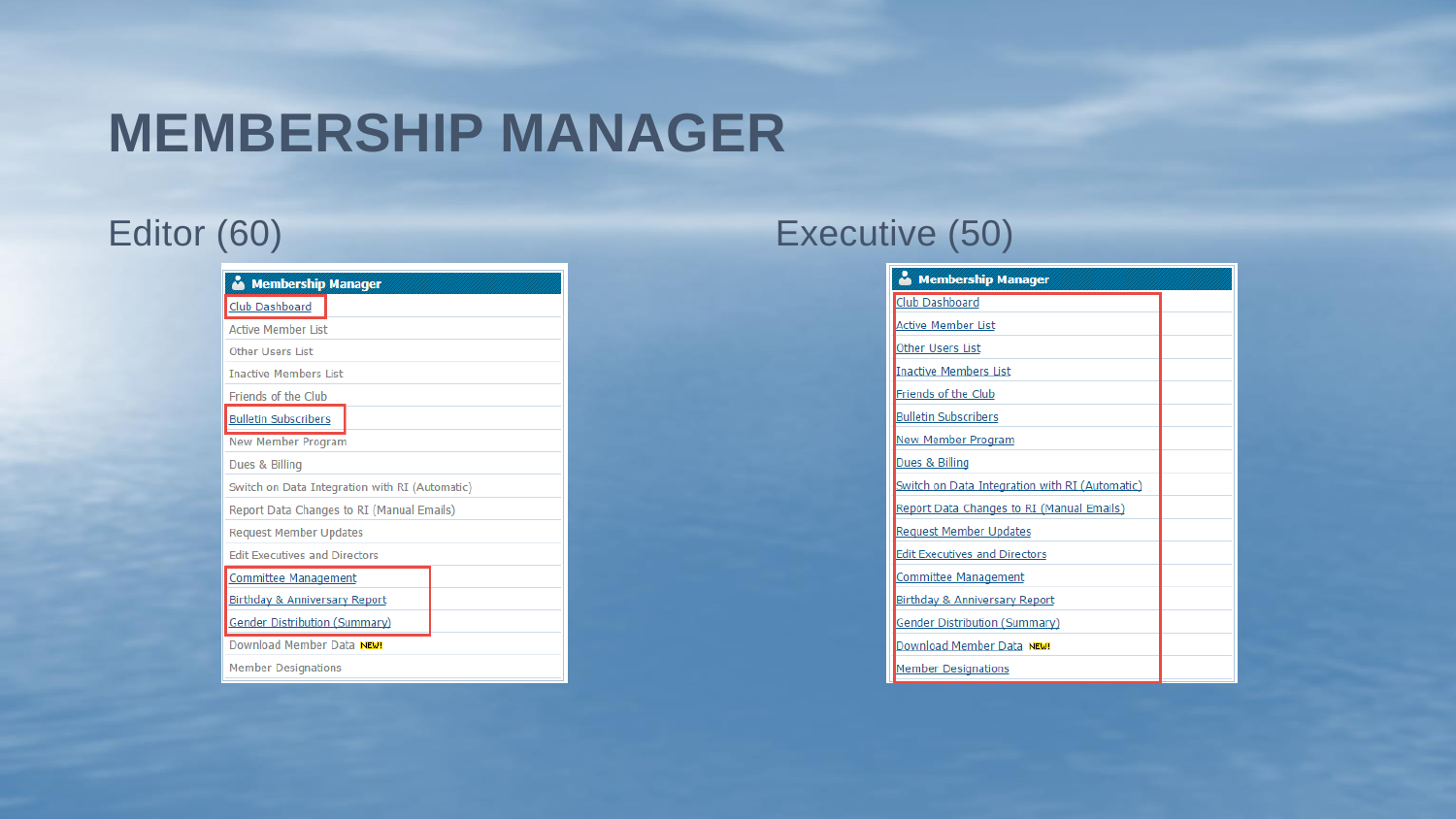## **WEBSITE MANAGER**

## Everyone (70) Editor (60)

| <b>ED</b> Website Manager               |
|-----------------------------------------|
| Website Designer 3.0                    |
| Edit Home Page Links                    |
| <b>Edit Stories</b>                     |
| Edit Events 2.0                         |
| <b>Edit Speakers</b>                    |
| <b>Edit Download Files</b>              |
| <b>Edit Site Pages</b>                  |
| <b>Edit Photo Albums</b>                |
| <b>Edit Club Documents</b>              |
| MyEventRunner Registration (new window) |

| <b>E</b> Website Manager                |  |
|-----------------------------------------|--|
| Website Designer 3.0                    |  |
| <b>Edit Home Page Links</b>             |  |
| <b>Edit Stories</b>                     |  |
| Edit Events 2.0                         |  |
| <b>Edit Speakers</b>                    |  |
| <b>Edit Download Files</b>              |  |
| <b>Edit Site Pages</b>                  |  |
| <b>Edit Photo Albums</b>                |  |
| <b>Edit Club Documents</b>              |  |
| MyEventRunner Registration (new window) |  |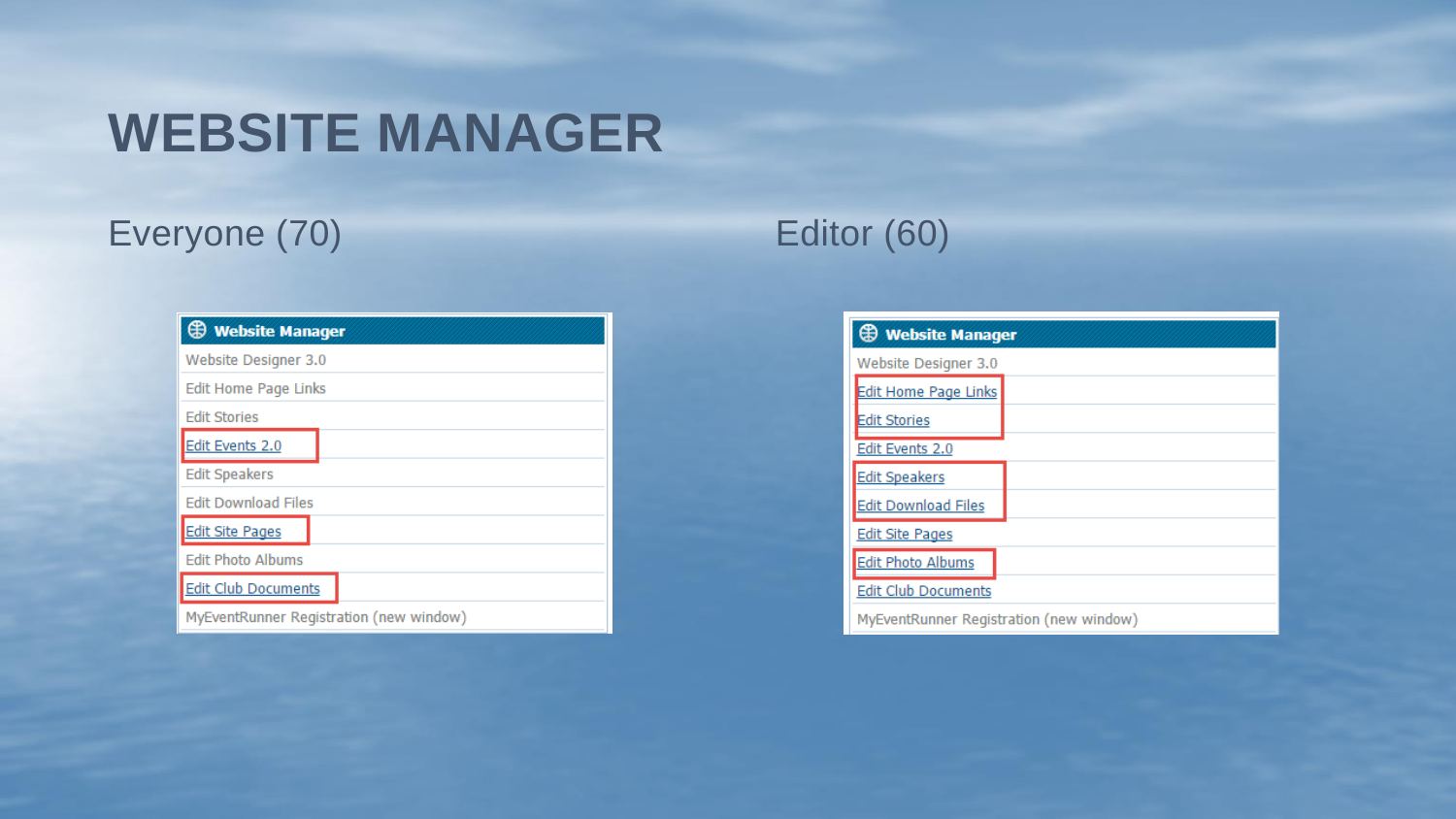## **WEBSITE MANAGER**

| <b>B</b> Website Manager                |  |
|-----------------------------------------|--|
| Website Designer 3.0                    |  |
| <b>Edit Home Page Links</b>             |  |
| <b>Edit Stories</b>                     |  |
| Edit Events 2.0                         |  |
| <b>Edit Speakers</b>                    |  |
| <b>Edit Download Files</b>              |  |
| <b>Edit Site Pages</b>                  |  |
| <b>Edit Photo Albums</b>                |  |
| <b>Edit Club Documents</b>              |  |
| MyEventRunner Registration (new window) |  |

## Editor (60) **Executive (50)**

| <b>ED</b> Website Manager               |
|-----------------------------------------|
| Website Designer 3.0                    |
| <b>Edit Home Page Links</b>             |
| <b>Edit Stories</b>                     |
| Edit Events 2.0                         |
| <b>Edit Speakers</b>                    |
| <b>Edit Download Files</b>              |
| <b>Edit Site Pages</b>                  |
| <b>Edit Photo Albums</b>                |
| <b>Edit Club Documents</b>              |
| MyEventRunner Registration (new window) |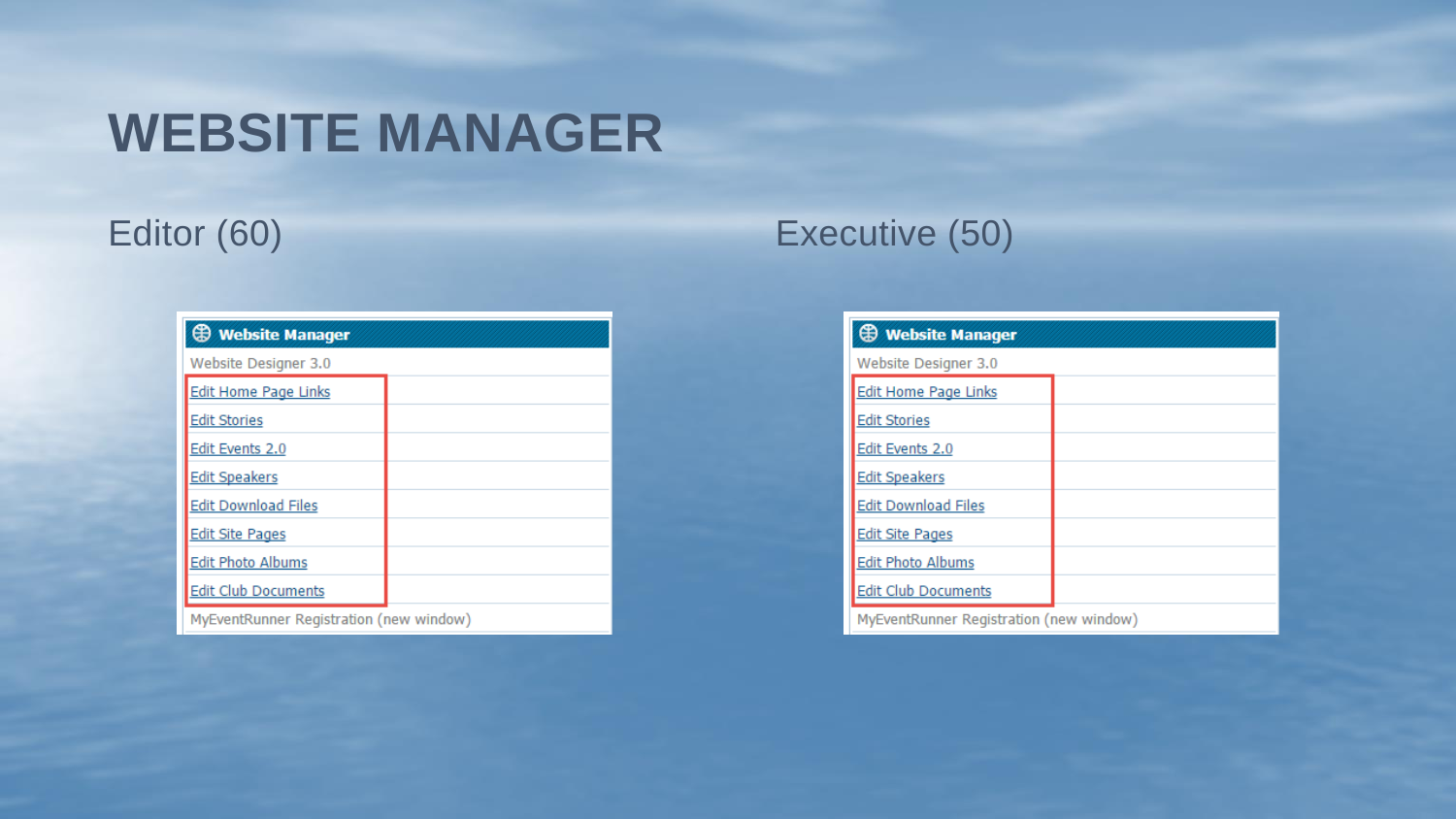## **MEETING SERVICES**

### • Executive (50) & above

| $\mathcal{L}$ Meeting Services                 |  |
|------------------------------------------------|--|
| <b>Input Attendance (Current Year)</b>         |  |
| <b>Input Attendance (Previous Year)</b>        |  |
| <b>Report Make-ups</b>                         |  |
| <b>Print Member List/Attendance Sheet</b>      |  |
| <b>Print Member List (Simple Version)</b>      |  |
| Attendance Report (Current Year)               |  |
| Attendance Report (Previous Year)              |  |
| <b>Monthly Club Report</b>                     |  |
| <b>Customized Attendance Report</b>            |  |
| Edit Duty Roster - Who Does What   [Version 1] |  |
| <b>Member Leaves of Absence</b>                |  |
| <b>Member Attendance Exemption</b>             |  |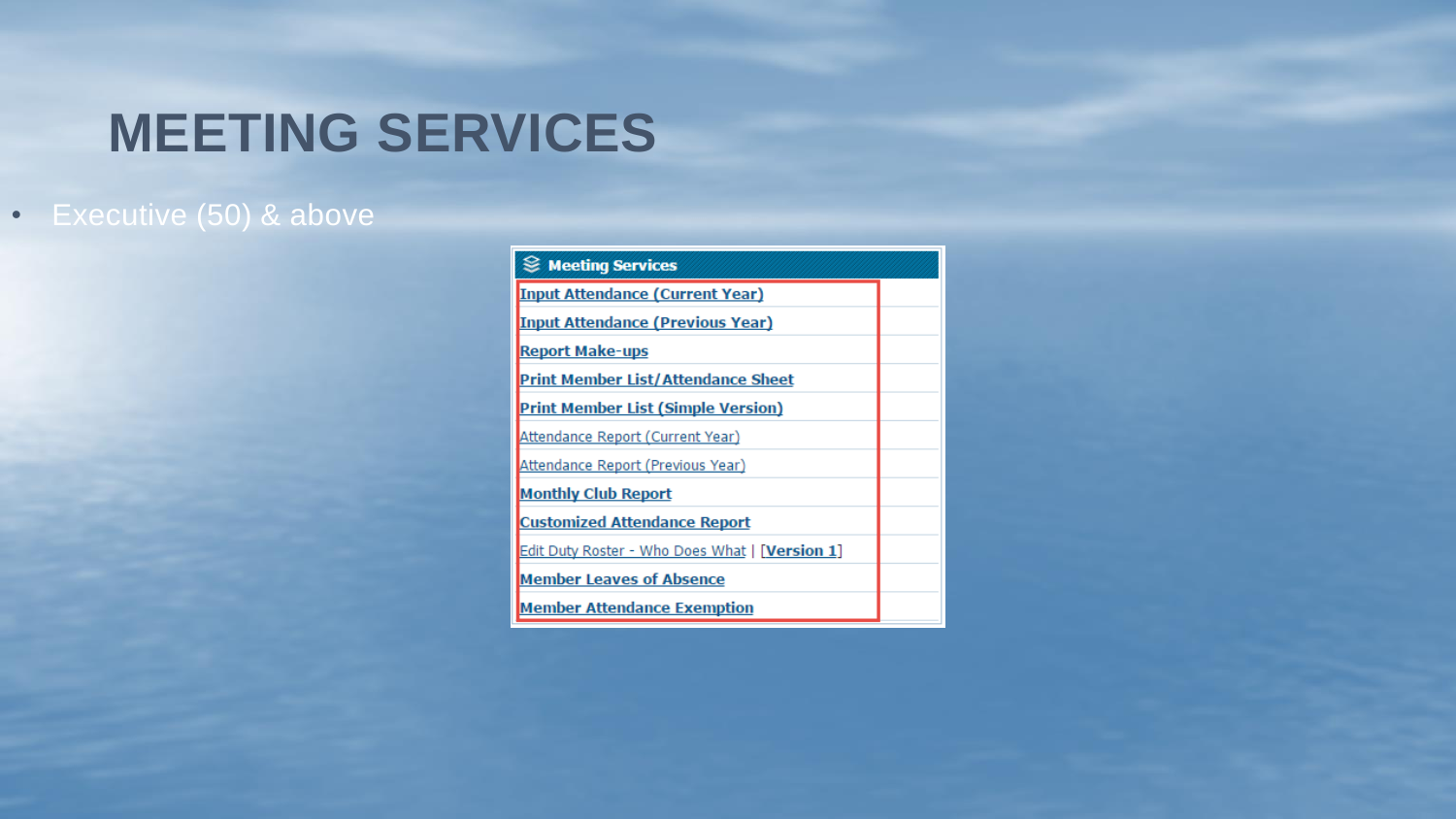# **CLUB EBULLETIN**

## • Editor (60) & above

| $\boxdot$ Club eBulletin         |  |
|----------------------------------|--|
| <b>Edit Bulletins NEW!</b>       |  |
| <b>Email Bulletin to Members</b> |  |
| <b>Archived Bulletins NEW!</b>   |  |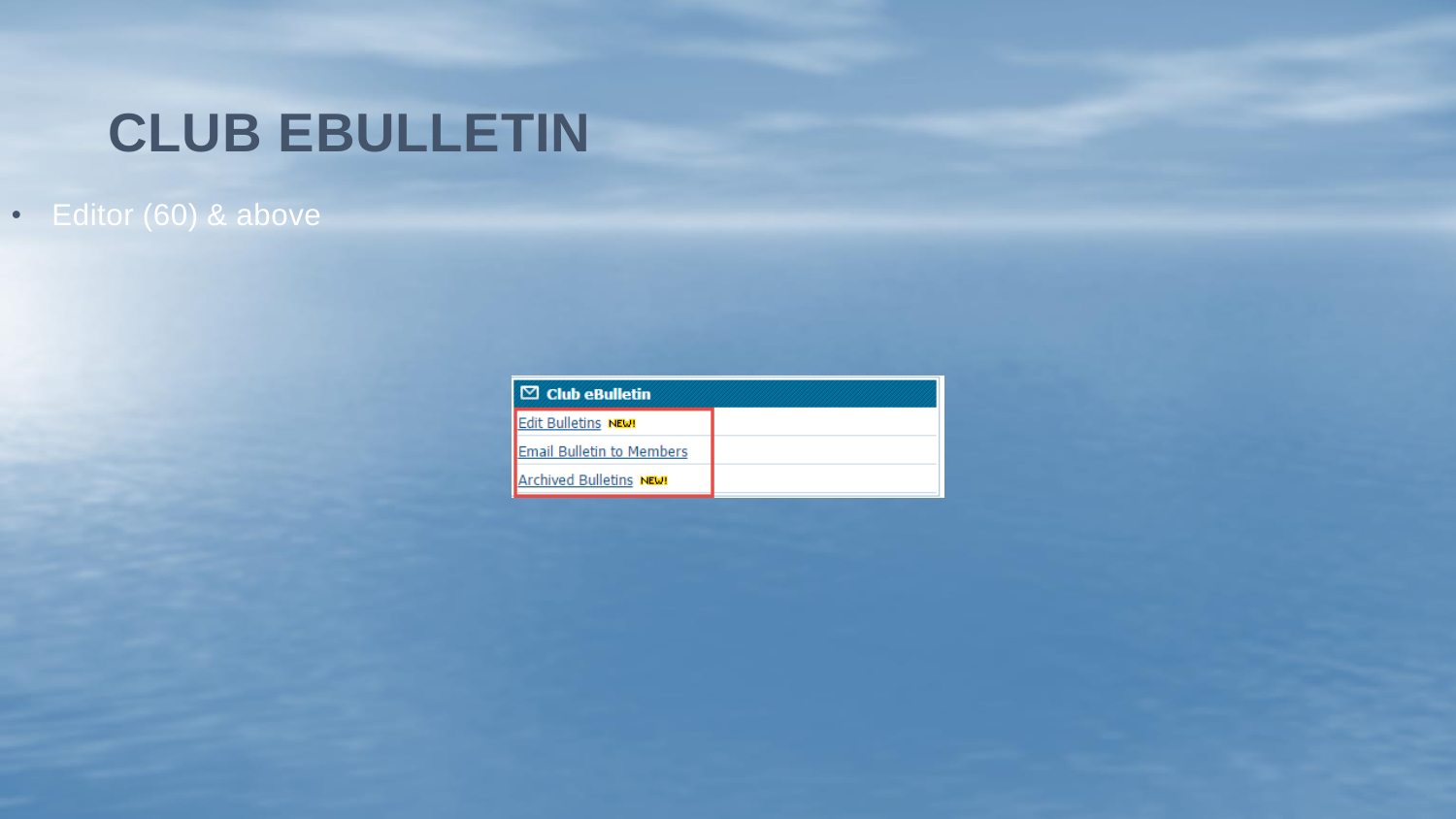# **ADMINISTRATOR**

### • Executive (50)

| <sup>9</sup> & Administrator    |
|---------------------------------|
| Edit Club Info & Settings       |
| <b>Edit Meta Tags</b>           |
| Upload/Remove Meeting Venue Map |
| Edit Club Logo NEW!             |
| <b>Edit Custom Fields</b>       |
| Website Sponsorship Area        |
| Upload Sponsorship Guide        |
| Google Analytics NEW!           |